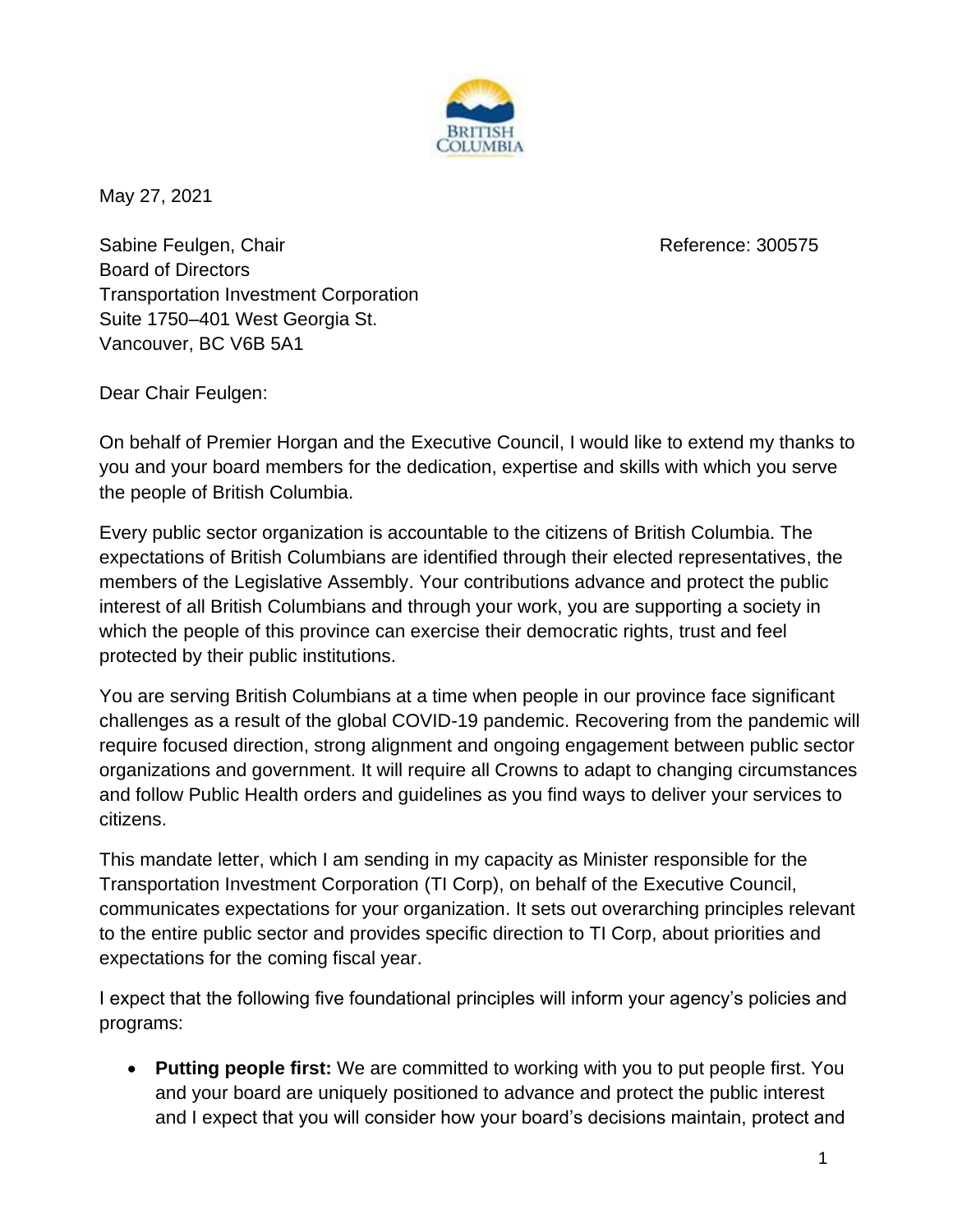

enhance the public services people rely on and make life more affordable for everyone.

- **Lasting and meaningful reconciliation:** Reconciliation is an ongoing process and a shared responsibility for us all. Government's unanimous passage of the *Declaration of the Rights of Indigenous Peoples Act* was a significant step forward in this journey – one that all Crown Agencies are expected to support as we work in cooperation with Indigenous peoples to establish a clear and sustainable path to lasting reconciliation. True reconciliation will take time and ongoing commitment to work with Indigenous peoples as they move towards self-determination. Guiding these efforts, Crown agencies must also remain focused on creating opportunities that implement the Truth and Reconciliation Commission through your mandate.
- **Equity and anti-racism:** Our province's history, identity and strength are rooted in its diverse population. Yet racialized and marginalized people face historic and presentday barriers that limit their full participation in their communities, workplaces, government and their lives. The public sector has a moral and ethical responsibility to tackle systemic discrimination in all its forms – and every public sector organization has a role in this work. All Crowns are expected to adopt the Gender-Based Analysis Plus (GBA+) lens to ensure equity is reflected in your operations and programs. Similarly, appointments resulting in strong public sector boards that reflect the diversity of British Columbia will help achieve effective and citizen-centred governance.
- **A better future through fighting climate change:** Announced in December 2018, the CleanBC climate action plan puts our province on the path to a cleaner, better future by building a low-carbon economy with new clean energy jobs and opportunities, protecting our clean air, land and water and supporting communities to prepare for carbon impacts. As part of the accountability framework established in CleanBC, and consistent with the *Climate Change Accountability Act*, please ensure your organization aligns operations with targets and strategies for minimizing greenhouse gas emissions and managing climate change risk, including the CleanBC target of a 50% reduction in public sector building emissions and a 40% reduction in public sector fleet emissions by 2030. Your organization is expected to work with government to report out on these plans and activities as required by legislation.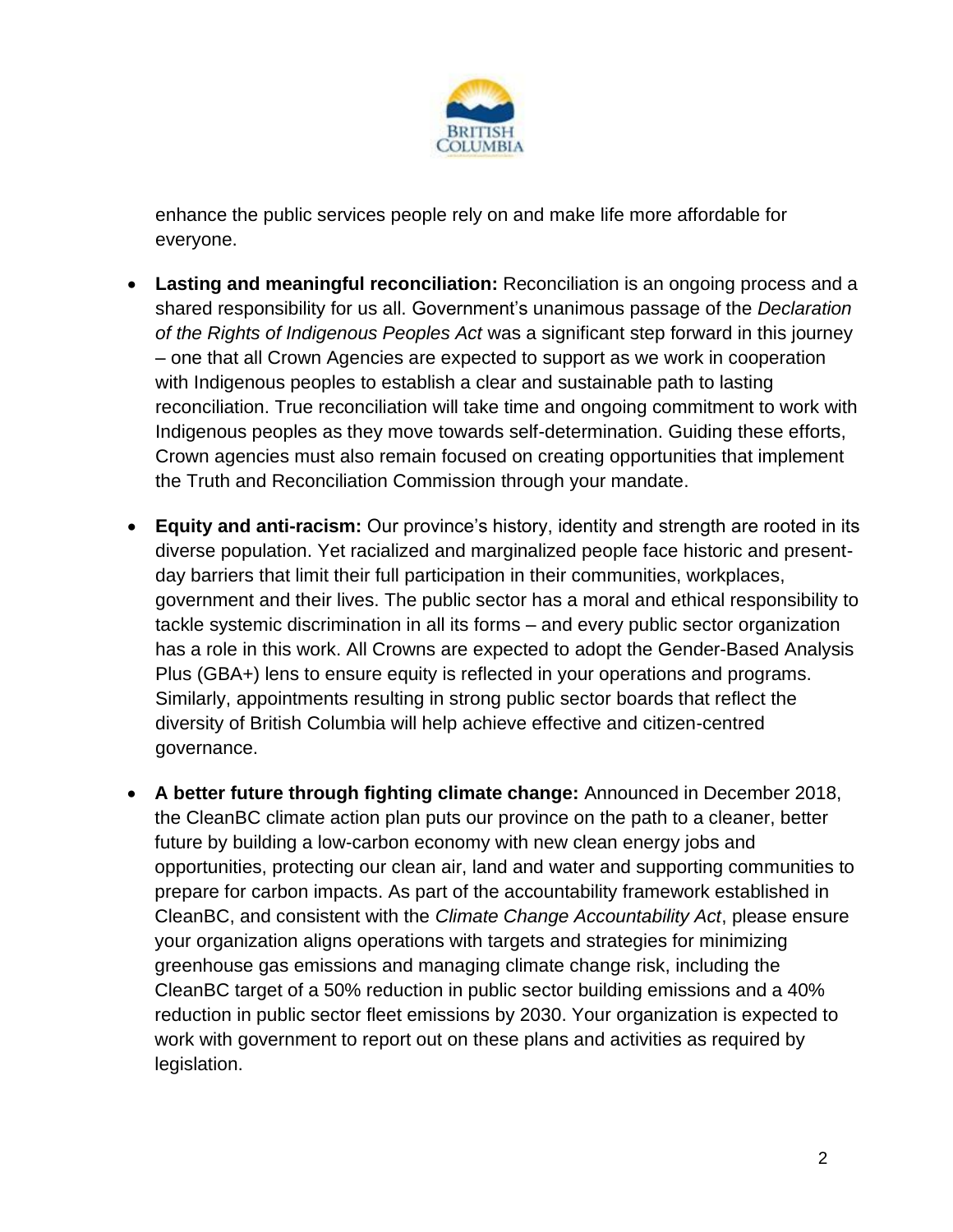

• **A strong, sustainable economy that works for everyone:** I expect that you will identify new and flexible ways to achieve your mandate and serve the citizens of British Columbia within the guidelines established by the Provincial Health Officer and considering best practices for conducting business during the pandemic. Collectively, our public sector will continue to support British Columbians through the pandemic and economic recovery by investing in health care, getting people back to work, helping businesses and communities, and building the clean, innovative economy of the future. As a public sector organization, I expect that you will consider how your decisions and operations reflect environmental, social and governance factors and contribute to this future.

The Crown Agencies and Board Resourcing Office (CABRO), with the Ministry of Finance, will continue to support you and your board on recruitment and appointments as needed, and will be expanding professional development opportunities in 2021/22. The Governing in the Public Interest online certificate program is now available, and all board members are encouraged to complete this new offering.

As the Minister Responsible for TI Corp, I expect that you will make substantive progress on the following priorities and incorporate them in the goals, objectives and performance measures in your 2021/22 Service Plan:

• Deliver each assigned major project within the approved parameters (scope, schedule and budget). Any material changes to these parameters must be approved by the Ministry of Transportation and Infrastructure (MOTI), Ministry of Tourism, Arts, Culture and Sport (TACS), and/or Treasury Board.

Continue to develop and maintain a governance and organizational structure that supports informed decision-making and management of the assigned projects.

The assigned projects include:

- o Pattullo Bridge Replacement (PBR) Project;
- o Broadway Subway (BSP) Project; and
- o Kicking Horse Canyon Phase 4 (KHCP4).

In addition,

- $\circ$  Business Case, procurement and delivery for George Massey Crossing Project (GMC) (subject to approval and direction from Treasury Board);
- o Procurement and delivery for Collections Research Building Project (CRB) (subject to Treasury Board approval of a Report Back);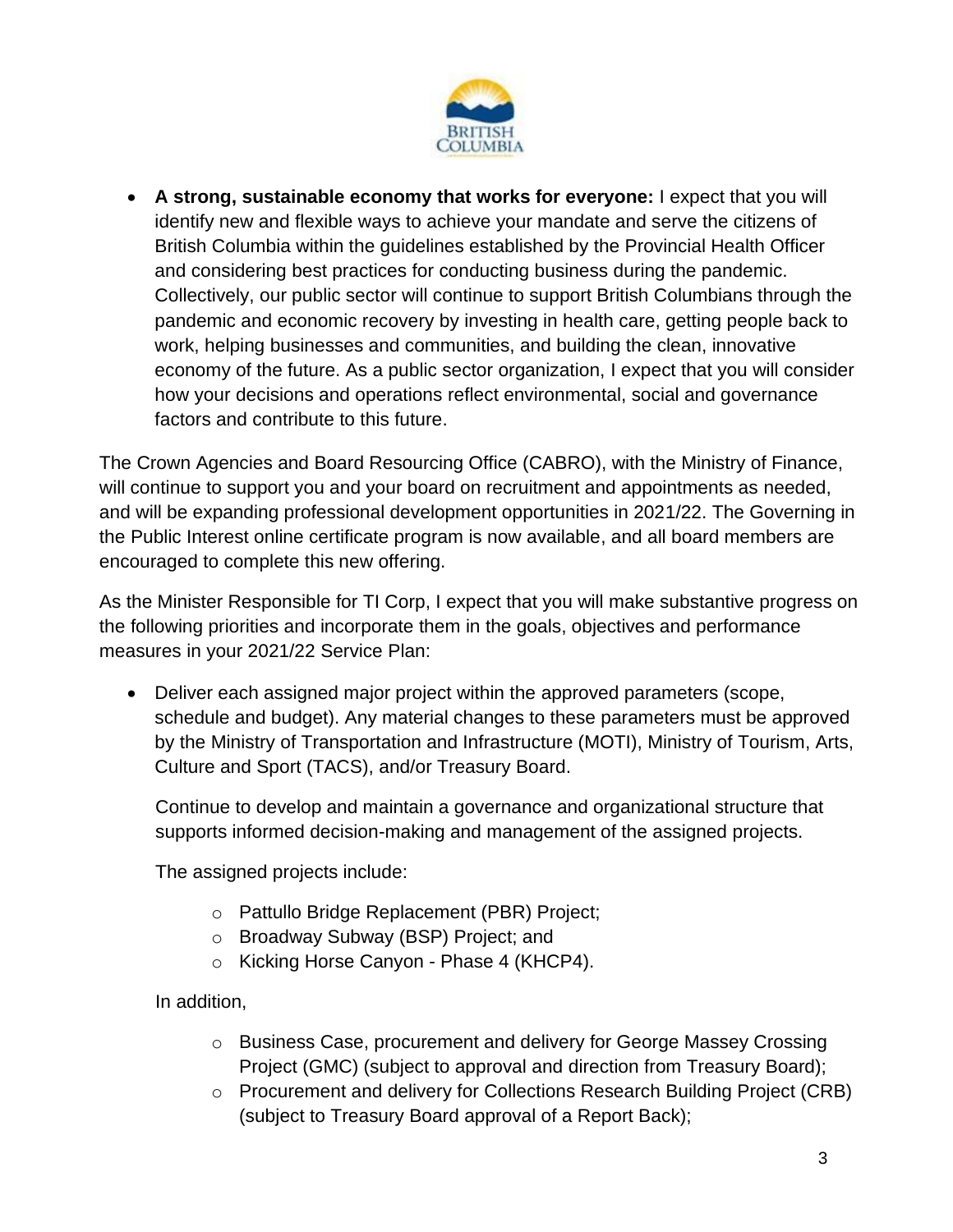

- o Concept Plan development for Surrey-Langley SkyTrain (subject to approval and direction from Treasury Board); and
- $\circ$  Develop updated Business Case for the Royal BC Museum Modernization Project (subject to approval and direction from Treasury Board).
- Maintain a strong working relationship with BC Infrastructure Benefits Inc. (BCIB) to support the implementation of the Community Benefit Agreement for the assigned projects.
- Ensure project management plans, systems, financial controls, and reporting procedures are in place. This includes implementing project management IT systems (including a document management system and a stakeholder management system) that are compatible with those used by the contractors to ensure appropriate systems and processes to effectively manage the assigned projects.
- Continue developing TI Corp's organization by building public sector capacities and competencies to deliver on its commitments and the effective delivery of the assigned projects.

Each board member is required to sign the Mandate Letter to acknowledge government's direction to your organization. The signed Mandate Letter is to be posted publicly on your organization's website in spring 2021.

I look forward to continuing to work with you and your Board colleagues to build a better B.C.

Sincerely,

**Minister** 



Paline Fewler

Sabine Feulgen, Chair **Date: June 4, 2021** Transportation Investment Corporation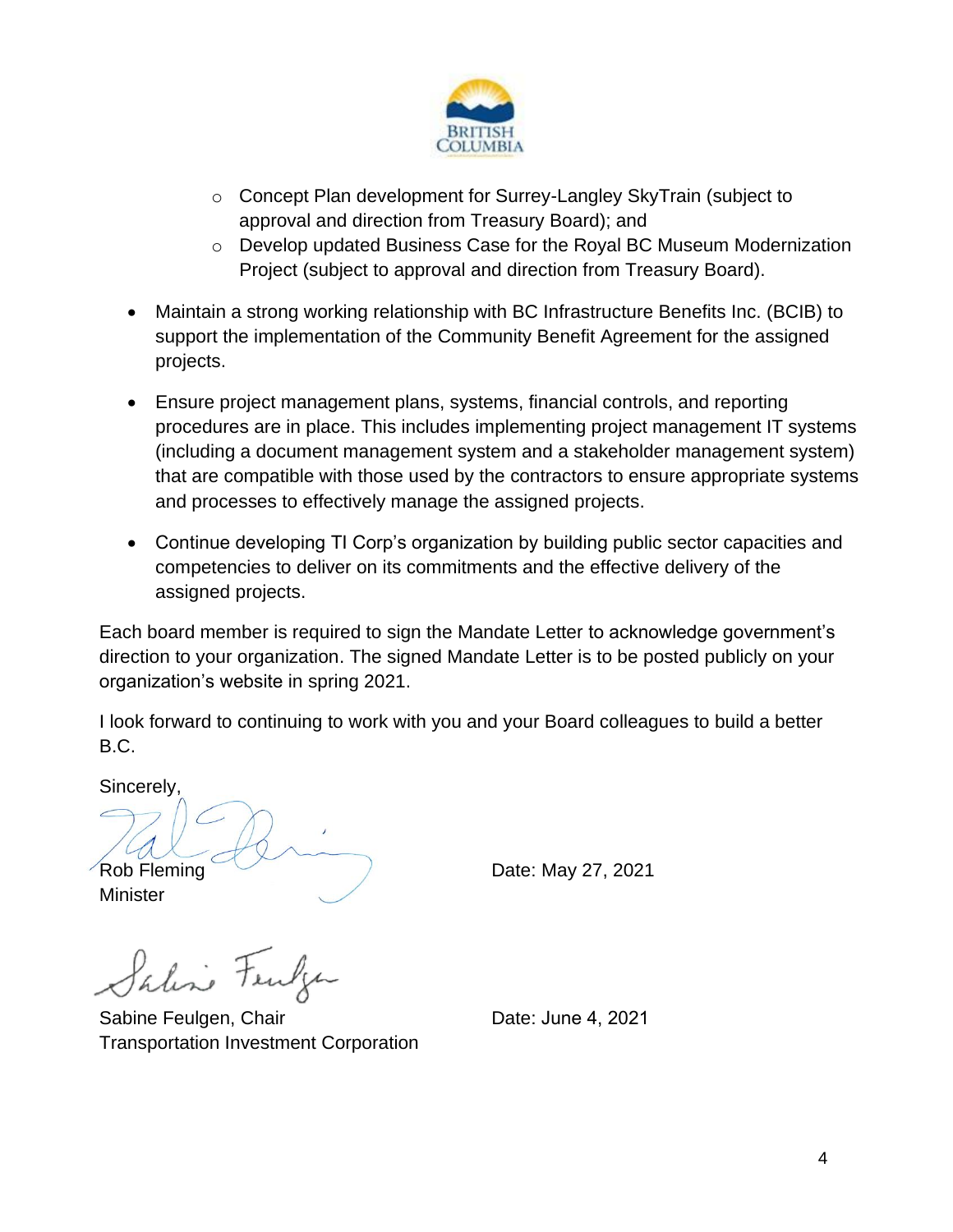

CLe.

Nicole Asselin, Director **Date: Unit Contact Property** Date: June 6, 2021 Transportation Investment Corporation

Terry Brown, Director **Date: June 4, 2021** Transportation Investment Corporation

The Coppy

Glen Copping, Director **Date: June 4, 2021** Transportation Investment Corporation

Marina Pratchett

Marina Pratchett, Director **Date: Unit Contact Pratchett**, Director Transportation Investment Corporation

Dlan Bruce

Allan Bruce, Director Transportation Investment Corporation

Date: June 7, 2021